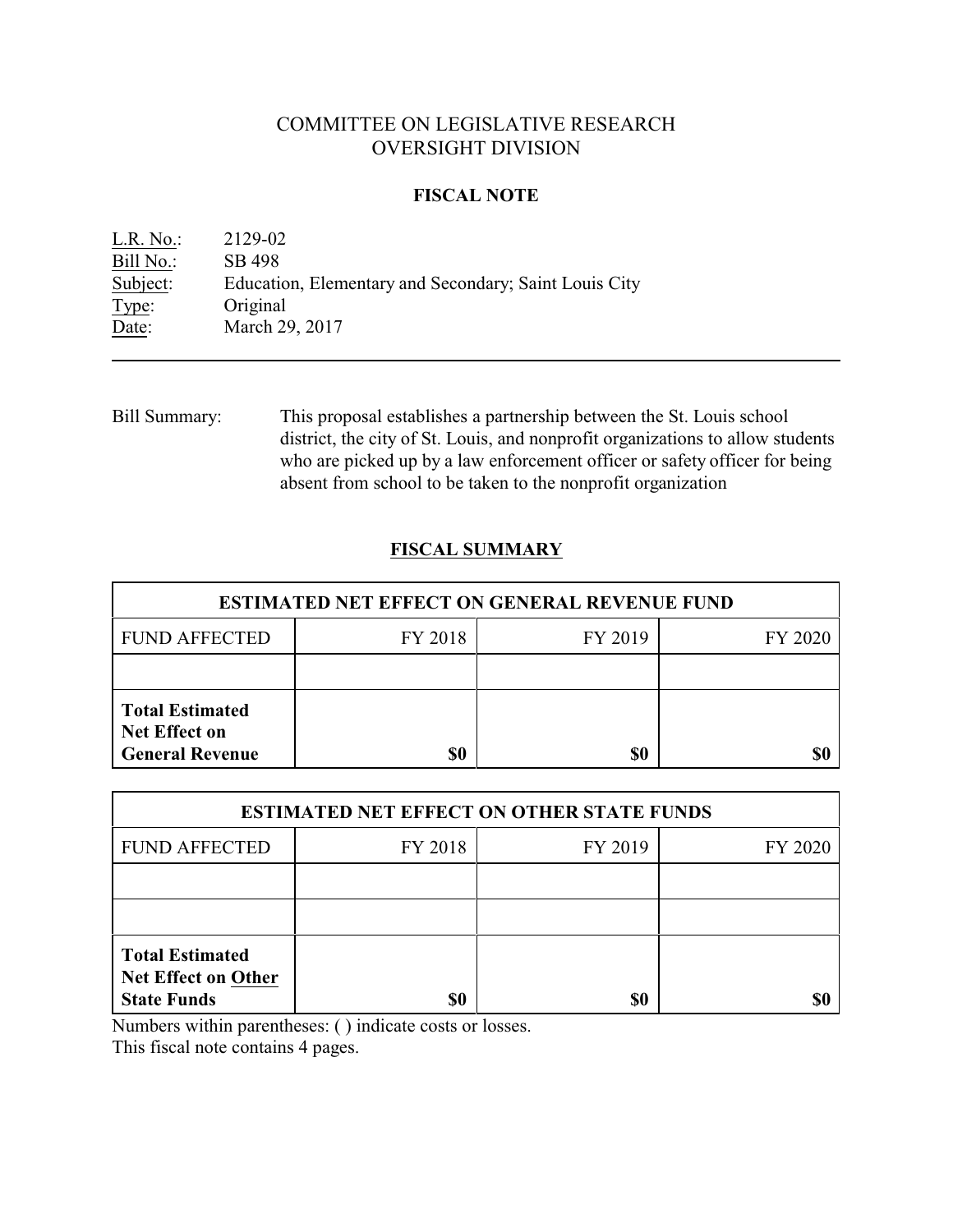L.R. No. 2129-02 Bill No. SB 498 Page 2 of 4 March 29, 2017

| <b>ESTIMATED NET EFFECT ON FEDERAL FUNDS</b>                        |         |         |         |  |
|---------------------------------------------------------------------|---------|---------|---------|--|
| <b>FUND AFFECTED</b>                                                | FY 2018 | FY 2019 | FY 2020 |  |
|                                                                     |         |         |         |  |
|                                                                     |         |         |         |  |
| <b>Total Estimated</b><br>Net Effect on All<br><b>Federal Funds</b> | \$0     | \$0     |         |  |

| <b>ESTIMATED NET EFFECT ON FULL TIME EQUIVALENT (FTE)</b>    |         |         |         |  |
|--------------------------------------------------------------|---------|---------|---------|--|
| <b>FUND AFFECTED</b>                                         | FY 2018 | FY 2019 | FY 2020 |  |
|                                                              |         |         |         |  |
|                                                              |         |         |         |  |
| <b>Total Estimated</b><br><b>Net Effect on</b><br><b>FTE</b> |         |         |         |  |

 $\Box$  Estimated Net Effect (expenditures or reduced revenues) expected to exceed \$100,000 in any of the three fiscal years after implementation of the act.

| <b>ESTIMATED NET EFFECT ON LOCAL FUNDS</b> |         |         |           |
|--------------------------------------------|---------|---------|-----------|
| FUND AFFECTED                              | FY 2018 | FY 2019 | - FY 2020 |
| Local Government                           | \$0     | \$0     |           |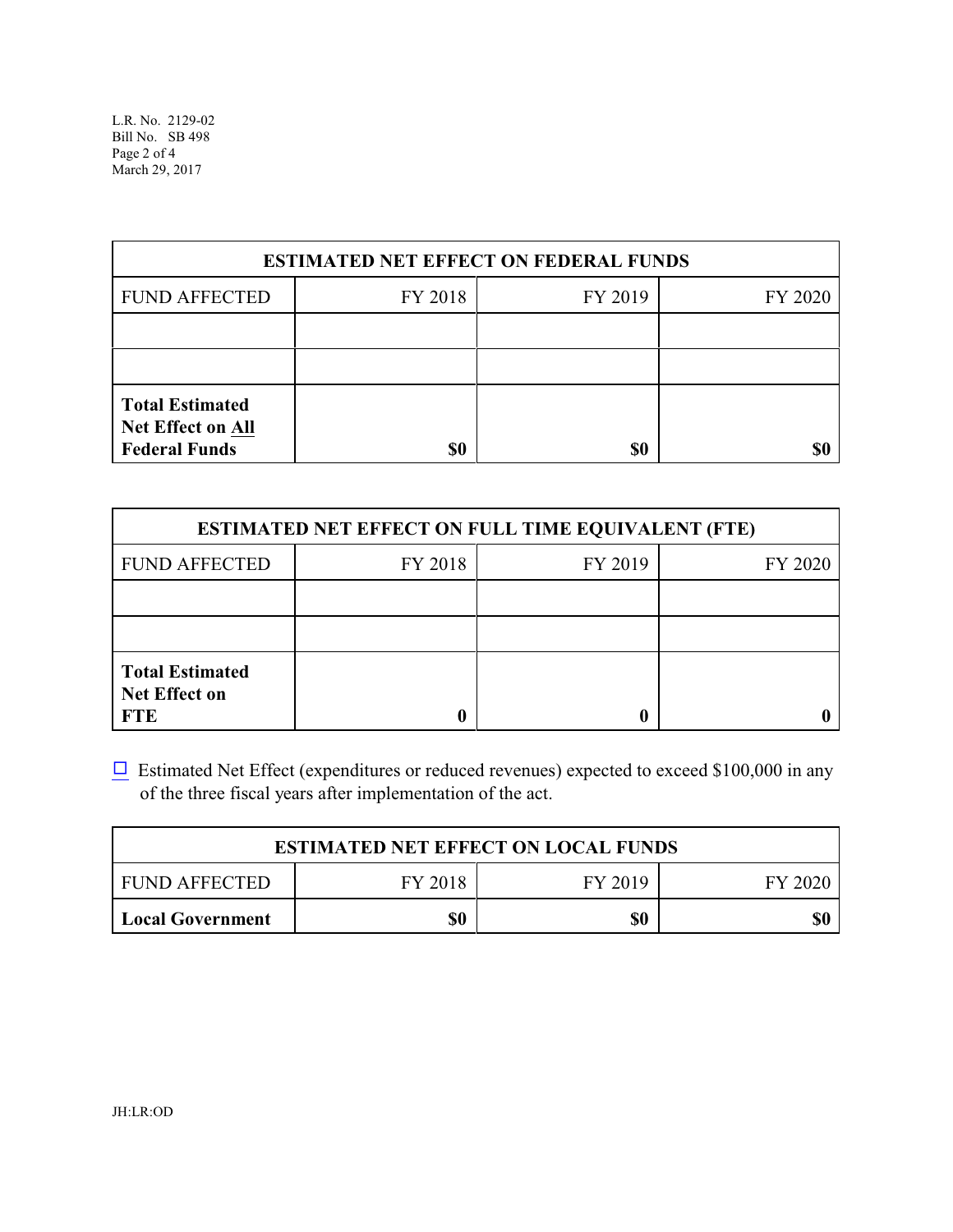L.R. No. 2129-02 Bill No. SB 498 Page 3 of 4 March 29, 2017

#### **FISCAL ANALYSIS**

#### ASSUMPTION

Officials at the **Department of Elementary and Secondary Education** (**DESE**) assume there is no fiscal impact from this proposal. DESE defers to the school district for fiscal impact.

Officials at the St. Louis City Public School did not respond to **Oversight's** request for fiscal impact.

**Oversight** notes this requires the St. Louis City Public Schools to work with a nonprofit to hold students that are picked up by law enforcement officers or safety officers for not being in school during school hours. Oversight assumes this proposal would not have a fiscal impact to the City or St. Louis City Public School District.

| FISCAL IMPACT - State Government | FY 2018<br>$(10 \text{ Mo.})$ | FY 2019    | FY 2020                       |
|----------------------------------|-------------------------------|------------|-------------------------------|
|                                  | $\underline{\underline{\$0}}$ | <u>\$0</u> | $\underline{\underline{\$0}}$ |
| FISCAL IMPACT - Local Government | FY 2018<br>$(10 \text{ Mo.})$ | FY 2019    | FY 2020                       |
|                                  | <u>\$0</u>                    | <u>\$0</u> | <u>\$0</u>                    |

### FISCAL IMPACT - Small Business

No direct fiscal impact to small businesses would be expected as a result of this proposal.

#### FISCAL DESCRIPTION

The proposed legislation appears to have no direct fiscal impact.

This legislation is not federally mandated, would not duplicate any other program and would not require additional capital improvements or rental space.